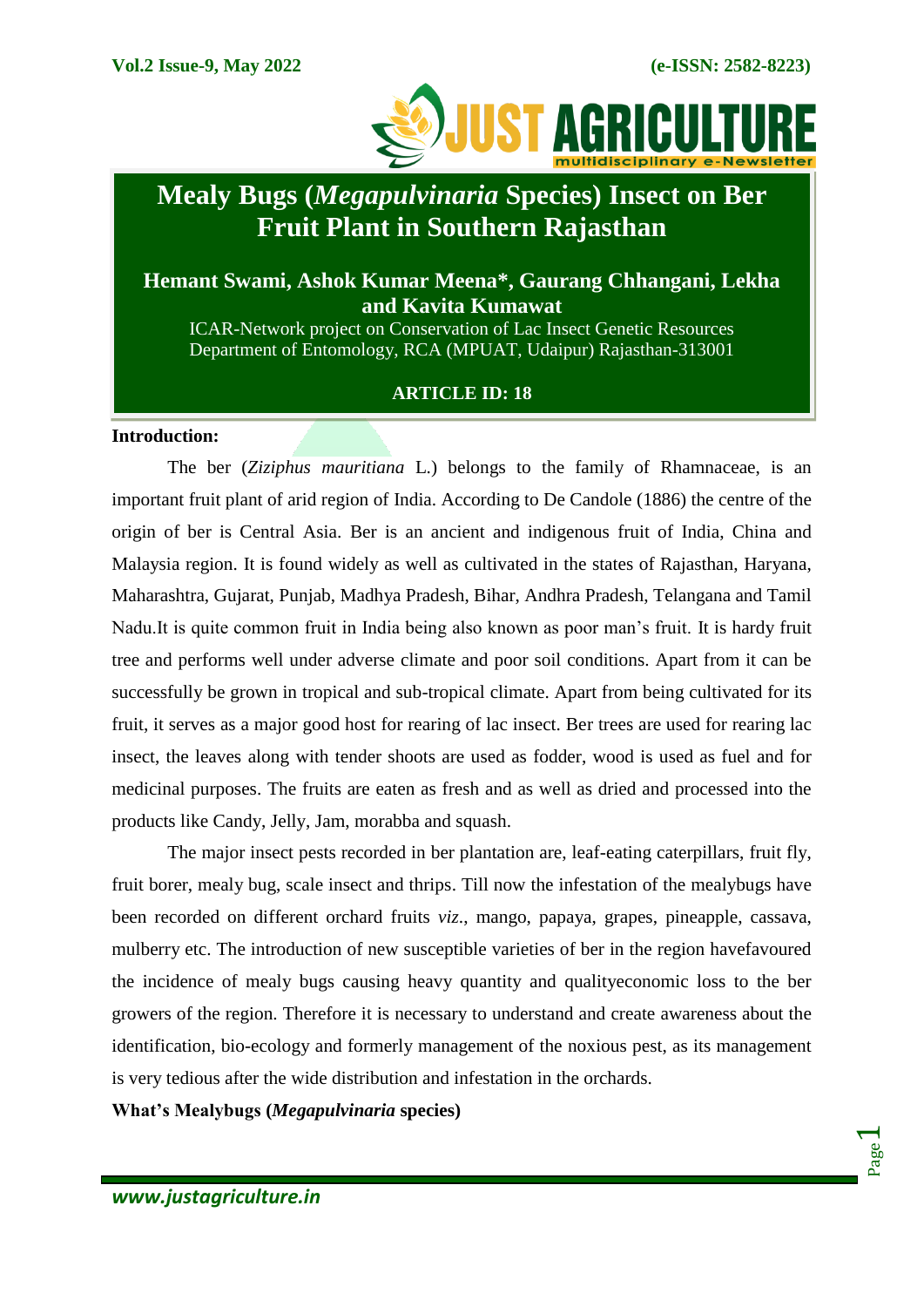

Mealy bugs are [insects](https://a-z-animals.com/animals/insects/) of the order Hemiptera belonging to family Coccidae. They are tiny white bugs that look like fuzzy white stuff in colonies on plant stems and leaves. They look similar to other scale insects but do not have a hard shell to cover their soft bodies. They are also flat and waxy, with segmented bodies and an oval shape.Mealybugs are white to pink in colour and measure about 2.00-4.00 mm long.

Mealy bugs are a type of unarmored scale insect found in warm, moist habitats all around the world on a variety of host plants dwelling indoors, outdoors, and in greenhouses. They also transmit plant diseases; inject plant toxins, cause deformity, leaf drop, and sooty mold as they feed off plant sap. The most commonly known fruit hosts are mango, papaya, grapes, ber, pineapple, cassava, mulberry etc. Mealy bugs create colonies in somewhat sheltered areas such as the base of stems, between the stem and touching leaves, branch crotches, plant crowns, or between two touching fruits. Their eggs remains attached to twigs, leaves, or bark.

#### **Nature of Damage**

Mealy bugs are important pest feeding on wide range of cultivated and ornamental crops of agriculture and horticulture ecosystem. Their incidence in ber orchards can be recorded throughout the year. They over-winter in the soil, on roots or on the plant and the hide in crevices in the bark, under loose bark and other protected areas such as curled leaves. Populations begin to increase from September with the peak in late December or early January and begin to decline towards the end of February to March, depending on temperature and level of parasitism.

- $\checkmark$  Both nymphs and adults of mealy bug suck the cell sap from flowering panicle, fruit pedicel and leave, causing withering, yellowing and dropping of flowers and fruits. Plants become stunted and swollen when infested on the growing tip of young plants.
- $\checkmark$  Heavy clustering of mealy bugs can be seen on fruit panicle and under leaf surface giving the appearance of a thick mat with a waxy secretion.
- $\checkmark$  They also excrete a large amount of honeydew that attract ants and on which development of black sooty mold can be seen.
- $\checkmark$  A high incidence of sooty moud growth on leaves will negatively affect photosynthesis, by reducing the amount of light entering the leaf cells.
- $\checkmark$  Severe infestation can cause defoliation and even death of the plant.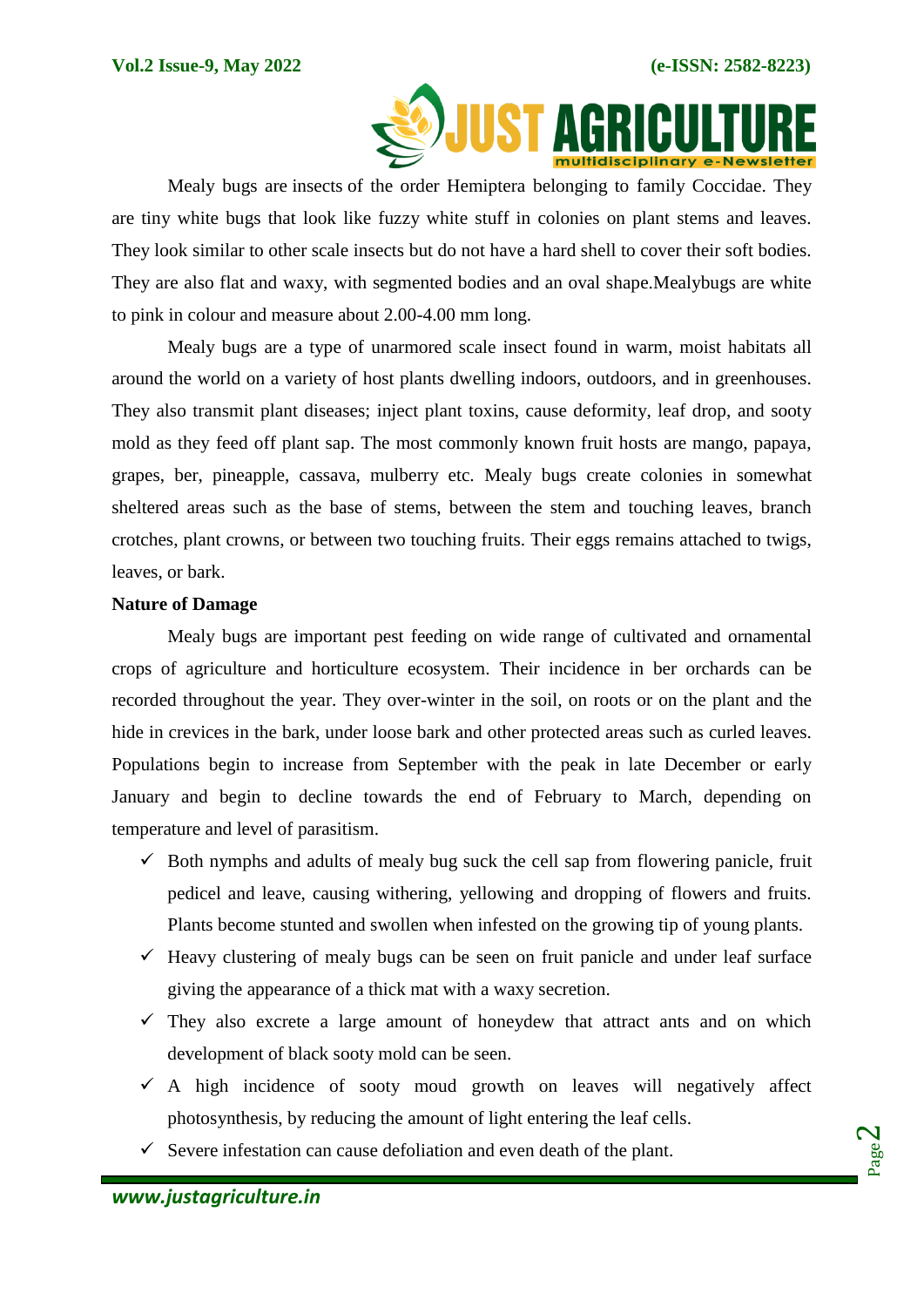

 $\checkmark$  Infested fruits can be entirely covered with the white, waxy coating of the mealybugs and they do not fetch a good market price.

The prominent method of mealy bug identification is the presence cottony, wax-like residue on the leaves of the plants or on the soil or presence of a sooty black mold developed in the honeydew secreted by mealy bugs. The clumps of waxy-covered eggs, group of ants crawling up the plants, along with stunted growth, wilting, colour loss by plant, leaf drop or yellowing of the plant and bluish tint of soil are also the important marks of infestation by the pest.



# **Management of Mealy Bugs**

Mealy Bugs and other types of soft scales are difficult to control once populations have ballooned to large numbers. Small populations and immature stages of Mealy Bugs are usually easy to control with regular monitoring and treatment.The management often involves the control of caretaking ants that are important for the transmission of mealy bugs. Without the ants, mealy bugs populations are not able or slow to invade new areas and the field would be free of a serious mealy bug's infestation. Therefore, management of mealy bugs often includes the control of ant species. For management of mealy bugs, it is important to know the species present as management programs for the various mealy bugs differ.

#### **1. Cultural management:**

- $\hat{\mathbf{v}}$  The field should be free from weeds and ber plant residues as they serve as an alternative host for ant populations during the periods where mealy bug infestations are less.
- All ber plant residues of previously infested fields should be removed and burnt as if left in the field may harbor mealy bug populations to invade the new plants.

Page က $\,$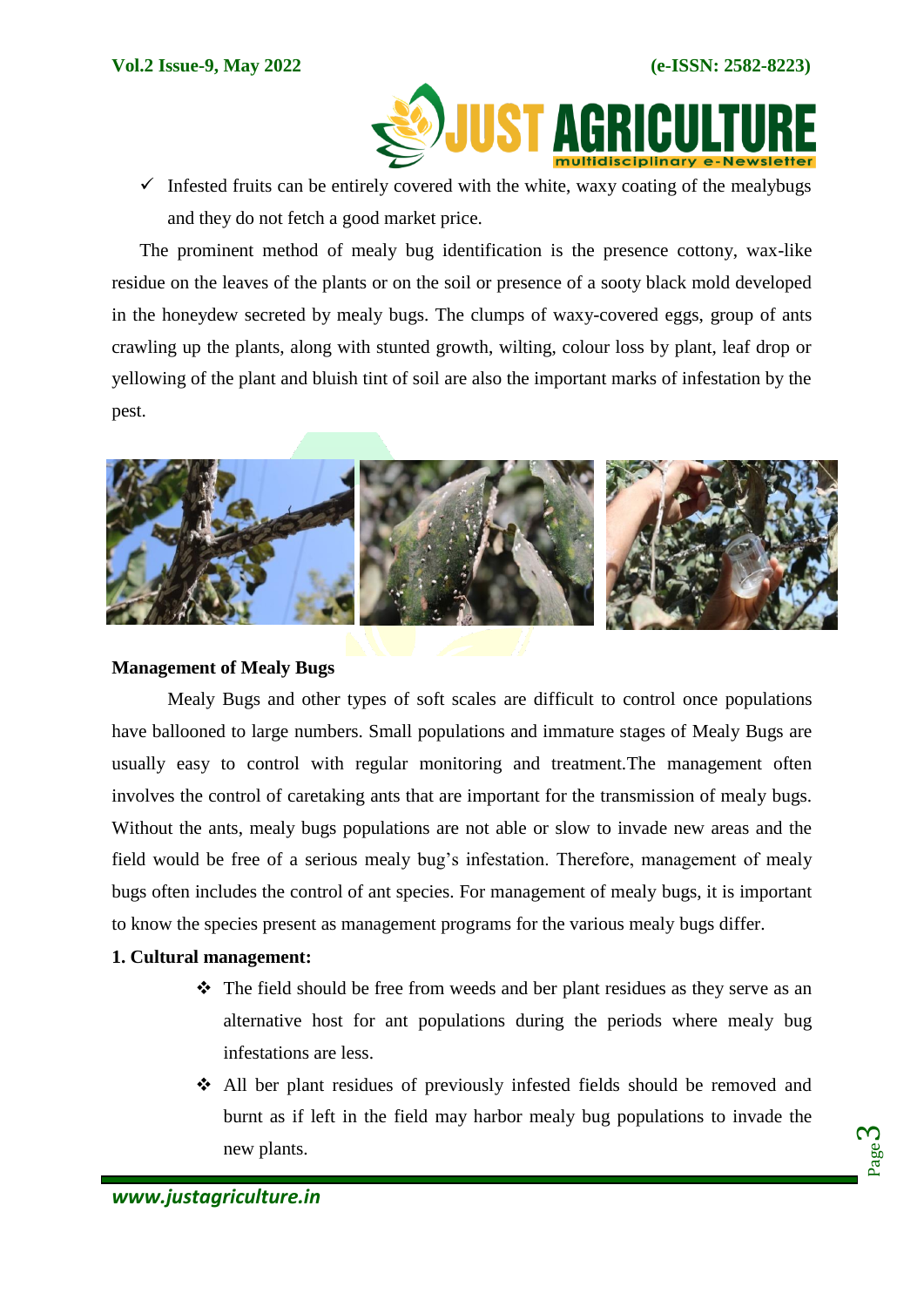

- Field borders should be free from weeds and debris supporting mealy bug population.
- \* Remove alternate host plants in and nearby orchards.
- $\triangle$  Do not transfer any plant material with suspected mealy bugs infestation.
- $\triangleleft$  All the equipment should be thoroughly washed before using and moving to a new plant or new field.
- Destroy the ant colonies during land preparation.
- Ploughing the orchards in summer to exposes the eggs to sun's heat.
- Collection and proper destruction of the pruned material from mealy bug infested plants.
- $\triangle$  After pruning, the cuttings of infested shrubs, plants or trees lying around must be immediately burnt to control further dissemination of mealy bugs.
- Growing of cover crop plants between and under rows of fruit crops will provide alternative habitats and hosts, and pollen and nectar as alternative food sources for parasites and predators and help in maintaining the beneficial populations when mealy bug numbers are low.

# **2. Mechanical and Physical management:**

- $\div$  Manual picking of bugs can be done from the plants which are not severely infested in small conservatory or ber nurseries or apply strong jet of water to remove bugs (avoid the damage to plants).
- $\triangle$  Flooding of orchards with water kills the eggs.
- Physical barriers such as ant fences parallel to the field periphery keeps ants away from field, and subsequently help in controlling mealy bug populations.
- $\div$  Fasten 400 gauge alkathene sheets of 25 cm width to the tree trunk besides raking the soil around the tree trunk induces the infestation.

# **3. Biological management:**

 Release of lady bird beetle adult/grub *Cryptolaemusmontrouzieri* @ 5,000 beetles/ha, twice in a season especially during August–September and December–January.